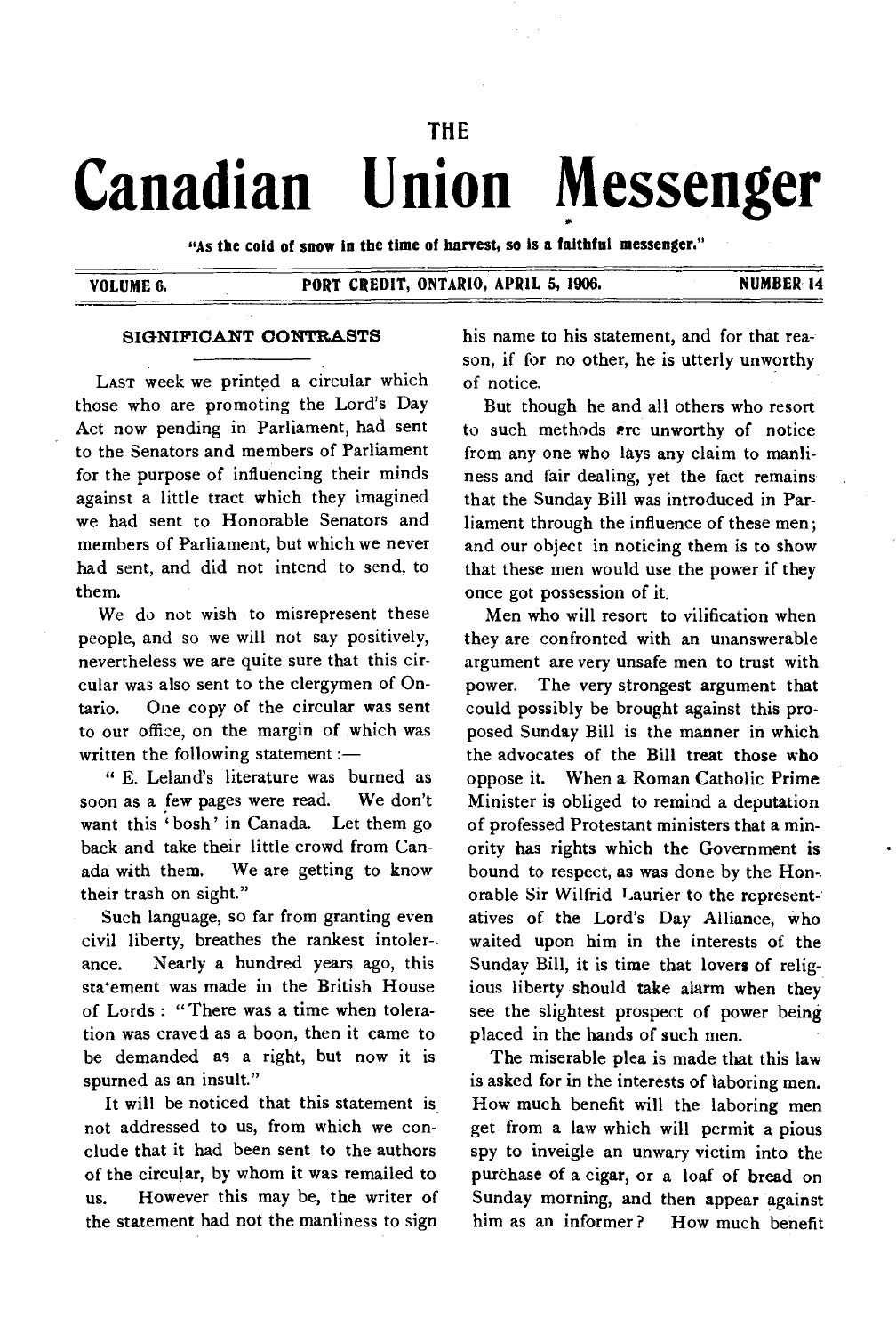will a laboring man get f om a law which will fine him if he engages in the harmless pastime of fishing on Sunday.

During the past few weeks we have sent out letters to the clergy, and to business and professional men, an equal number to each. We have received numerous replies to these letters both from the clergy and the others. In every instance, without exception, the letters from business and professional men have *been* written in candid, respectful language; and though some of them did not agree with the ideas expressed in the literature sent to them, yet they were frank enough to say so, and to thank us for the literature.

But the letters from the clergy, in every single instance without a single exception, were simply disgraceful to men laying claim to being gentlemen, to say nothing of their profession of Christianity. Some of the expressions to which these men signed their names were unworthy of a bar-room rowdy ; and yet these are the men who are urging upon Parli-ment to enact religious laws. These men who have not enough common civility to restrain themselves from the use of vilification and abuse, urging Parliament to put more power into their hands. When they resort to such things now without a law, to what extremes would they not go if they had a law?

No, it is not safe, for this one reason, if for no other, to place such men in a position of power. Let them attend to their lawful, legitimate business of preaching the gospel, and they will find quite enough to engage their energies without dabbling in the law. Let them put up their petitions to God for more grace to control themselves instead of to Parliament for more power to control others.

### **OTTAWA**

**IT MAY** be of interest to the readers of the **MESSENGER to** know that we have arranged for a hearing before the committee to which the Sunday observance Bill will be referred for consideration, providing the House adopts this method of procedure. The House will probably adopt this method of dealing with the bill, and it will only te fair that those interested in the bill should have an opportunity of presenting the r views upon this important question.

It will be remembered that the promoters of the Bill emphasized the importance of enacting a Dominion Sunday law to meet the demands of the laboring man, and that the Bill was in the interest f the laboring man, and that the laboring man was asking for su^h a law.

Remembering a'l this it will be of interest to notice that the laboring men are being heard fr m now directly from their organizations, and are protesting against the Bill.

Aside from this the City Council of Montreal has lodged a protest against the Bill. The shippers of Quebec are also protesting.

The editor of the *Citizen* (Ottawa) in an editori 1 makes this statement : "'The Bill introduced as a government measure in the Federal House is in the nature of a refusal not only to let well-enough alone, but also to afflict the Dominion with such a puritanic blue law that it is likely to do more harm than good by causing a re-action." A man writing from Quebec in the interests of the day laborer, makes the following statement: " The church can help the wage earner in providing shorter hours and better conditions, but to take that time they now have, by placing restrictions of what they shall, or shall not do, is not at all just."

By the foregoing it will be seen that the thinking men are giving attention to the Sunday Bill before the house, and are disclaiming the right of the Government to

<sup>&</sup>quot;The fulfillment of the promise that we shall be joint heirs with Christ rests upon our willingness to deny self."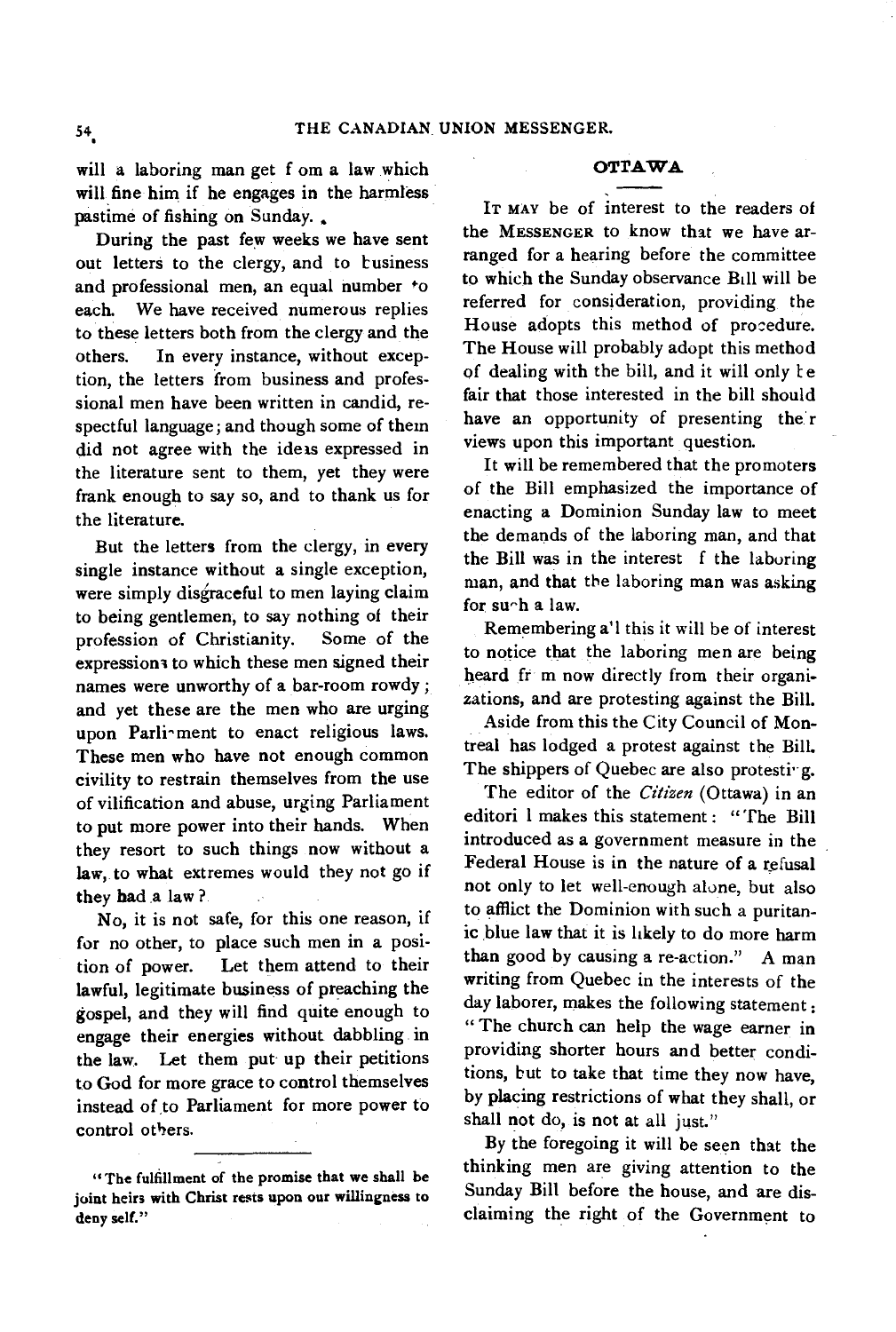legislate in religious matters.

It is strange that men with Bible in hand can call Sunday the Lord's day, and with the teachings of the Saviour before them ask the civil power to enact a Sabbath law. From Sinai God proclaimed, "The seventh day is the Sabbath," and he has never revoked nor changed this proclamation. It should ever be remembered that the seventh day is the Sabbath, and that Christ wants no help from Cæsar.

W. H. THURSTON.

#### **WHAT A BOOK DID**

WHILE canvassing a rural district recently the people began telling me of a neighbor whom they said knew as much about the Bible as a minister.

On reaching him, I sold him " Great Controversy," and learned that he had never read the Bible until he bought " Coming King " from one of our agents four years ago. In looking up the texts referred to in that book he said he had become thoroughly interested in studying the Scriptures. is now a wonder to him that he should have lived to be fifty-seven years of age without knowing anything of the Bible until so recently.

Noting such results from the sale of one book gave me fresh courage. The canvasser does not have to live on the experiences of past years, however valuable. A fresh experience awaits him if he will heed the words of the "Chief Worker," "Go work to-day in my vineyard. A. M. TAYLOR.

# **YOUNG PEOPLE'S WORK**

**DEAR** MESSENGER,—

We feel it a privilege to give a report of the work done in Toronto among our young people.

We have been organized only about eight weeks, but the rich blessing of the Lord has been bestowed upon all ever since the work began.

During this time we have given away about twelve hundred pages of our literature on present truth; have given Bible readings and had many good talks on the things that are of so much importance at this present time.

Every fourth week we hold a missionary meeting, and as a result some of our number have taken a new stand for Christ.

We feel as young people that we have a great work to do before Christ shall count us worthy to enter into that rest which he has gone to prepare for those who have been faithful to even the small duties of life.

With the talents that he has intrusted to us, we intend by his help to do the best that we know how. We have hope that the young people of this conference will be an important factor in the closing work of the third angel's message. We are all looking forward to the time when this work will have been finished, and Jesus shall have come and gathered us all home with him.

> EARL SPENCER, PreS. FLOSSIE FRANK Sec

### **A** Sad **Event**

**DIED** March 11, at the home of her father, Mr. - John Dickie, Mid-Musquodobit, N. S., Annie, beloved wife of Mr. Arden Carpenter of Leominster, Mass., aged 31 years.

Sister Carpenter accepted the message with her parents ten years ago. After laboring some time in missionary work in her native province, she took a nurses' course at Clinton, Mass:, where, in the discharge of her duty she contracted tuberculosis, which five years later carried her away.

Owing to the severe illness of her sister, Ruhie, who contracted the disease from Annie, and whose death was momentarily expected, the friends of the deceased requested the use of the M. E. Church for the services.

Just as the funeral was about to depart from the home, the writer received a letter signed by the " Board," stating that the .church could only be given with the understanding that no advantage Wa